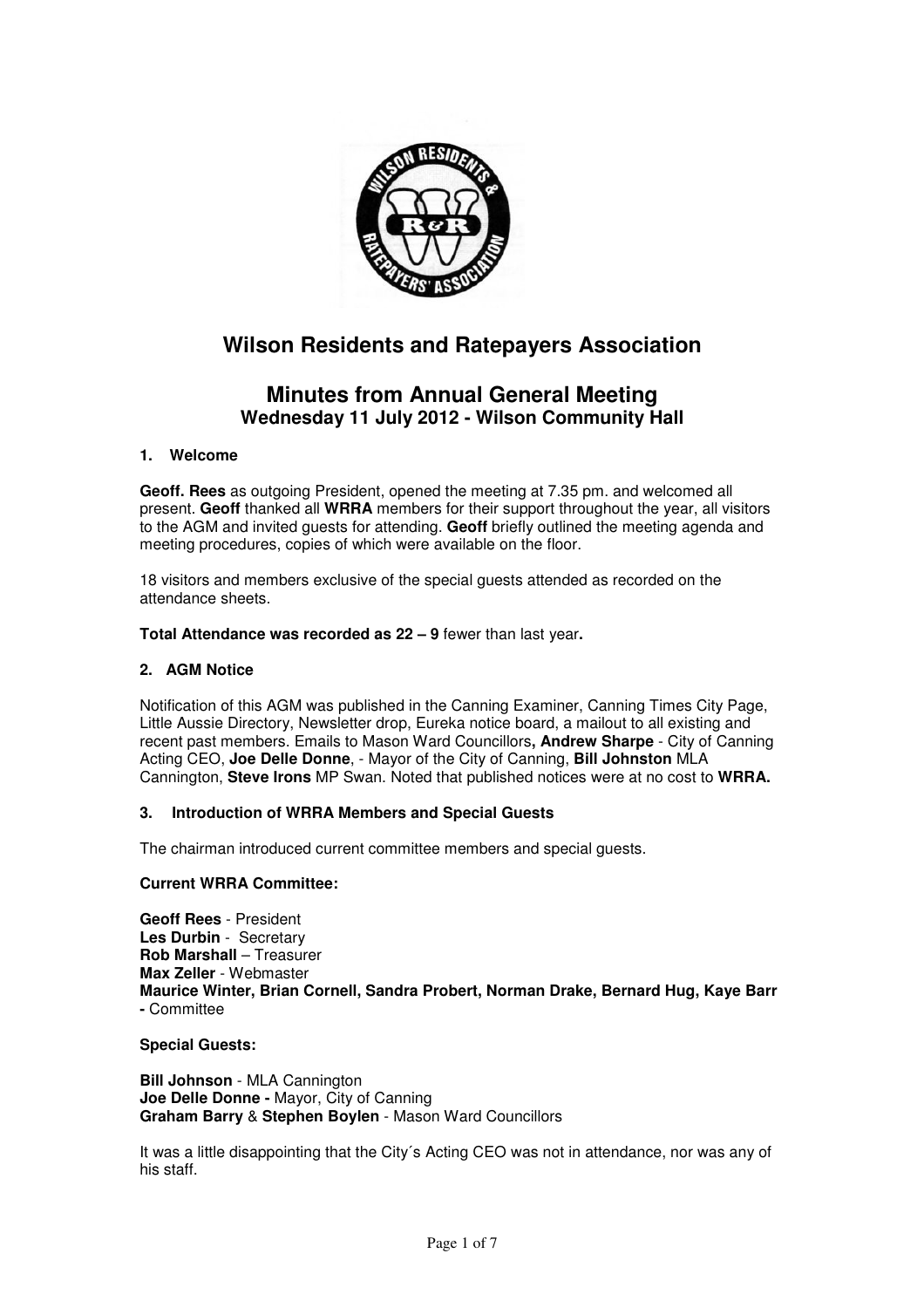# **4. Apologies**

**Steve Irons MP** – Federal Member for Swan **Lindsay Elliott –** Councillor Mason Ward **Max Zeller** – Webmaster **Rob Marshall** - Treasurer **Terry Gorton and Russell Gorton** – Members

# **5. Minutes from previous AGM 2011**

Copies were available on the floor and are posted on the **WRRA** website**. Les** briefly outlined some of the salient points. Motion to accept as a true record: proposed: **Maurice Winter**, seconded: **Brian Cornell** 

#### **6. Meeting Procedures**

**Geoff Rees**, See item 1 above.

#### **7. President's Report**

The Report Card was compiled by the outgoing President, **Geoff Rees**.

**WRRA** has been well supported throughout the past year with 107 members and a Committee of 10, however, we have our secretary (Lester Durbin) is retiring, and need nominations for the position of secretary and vice President to enable the Association to function during the coming year.

During the past year your committee continued an active role in preparing submissions, lobbying and follow up with associated groups and State institutions on concerns raised by individual members and issues that have a direct impact on our community and residents of Wilson.

These have included:

- Bywater Way playground Shade Sails
- Path and Verge dumping of Builders' Rubbish/Materials
- Assessment by DCE of Canning River Park / Wetlands Bushfire Hazard
- Roe Highway Stage 8, which is an ongoing issue with the increasing number of heavy haul vehicles on Leach Highway
- Kent Street Weir area Improvements
- Surrey Road Walk trail
- Acquisition of the remaining privately owned land within the defined boundaries of the **CRRP**
- Options for extension of the Dual Use Path network from Bywater Way play grounds to connect with the existing dual use pathway on the southern side of Fern Road at Byland Way. With the long-term objective to connect this path along the rivers foreshore to the Eco Centre at Kent St.
- Wilson East U/G Power.
- Fern Road traffic.
- A submission was submitted on the Swan River Trusts draft Report for the Swan and Canning Rivers Aquatic Use.
- A Park Bench has been donated By WRRA, which will be installed by the City at The Riverton Bridge parklands.
- **WRRA's Future** –Due to the absence of any nominations for the positions of Secretary and Vic President, serious consideration must be given by our 2012/13 committee on WRRA's future, as despite the fact that WRRA is financially sound, has a healthy membership and the largest committee for many years there is a need for members to step up and take on the positions of President, Vice President and Secretary.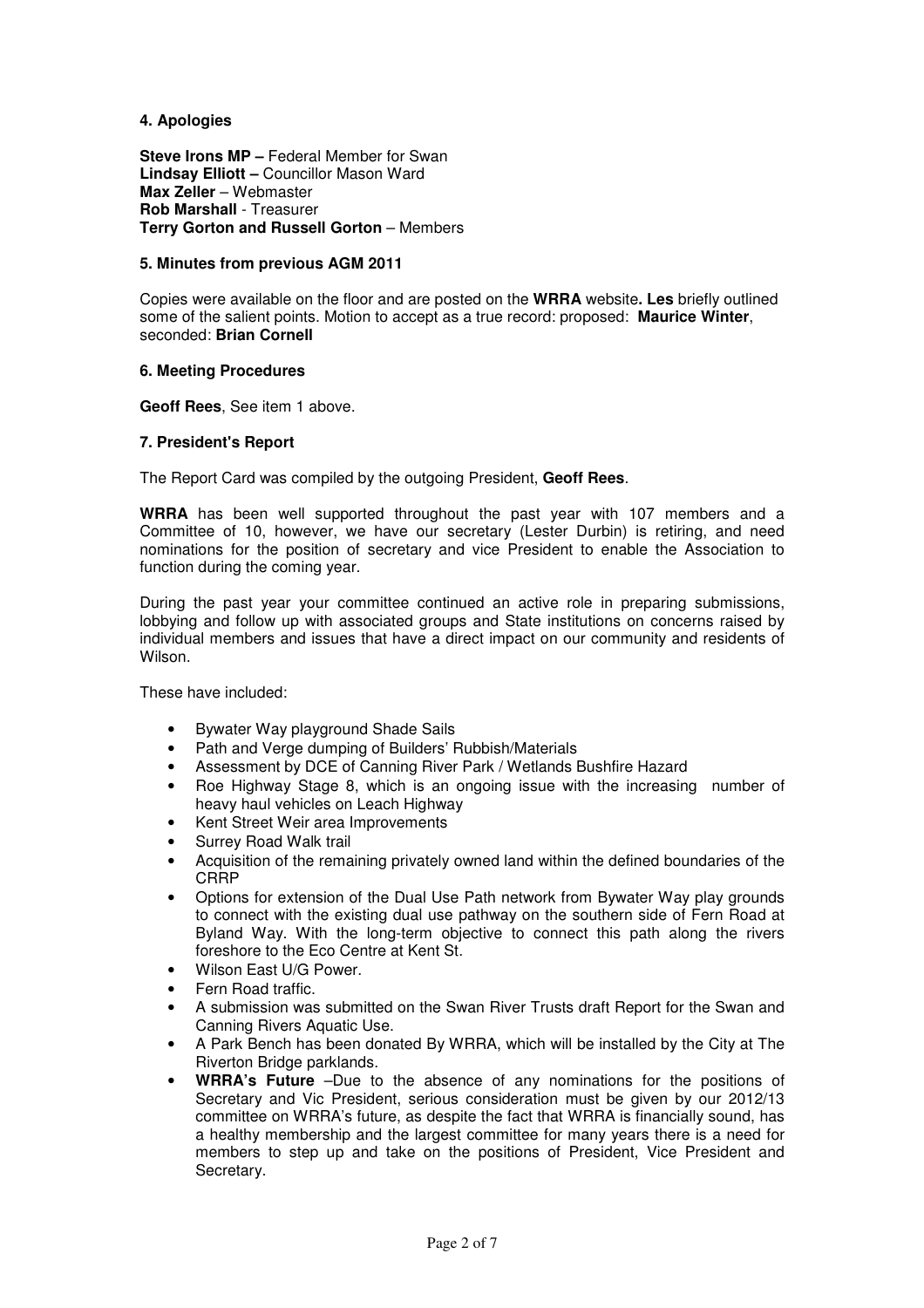Before stepping down, I would like to pass on the Committees thanks to our City's Mayor, Joe Delle Donne and Mason Ward councillors Lindsay Elliott, Graham Barry and Steven Boylen for their support and attendance at our meetings throughout the past year.

Thanks also to our parliamentary representatives Steve Irons MP, Federal member for Swan and Bill Johnson MLA, State member for Cannington for their assistance with printing and their attendance at meetings and support.

Special thanks to Committee members and in particular to Lester Durbin who after eight years of near continued service as WRRA's secretary is resigning, as Les and wife Jean have decided to have a life style change and will be moving to the country within the next few weeks.

Maurice Winter then presented our retiring secretary with an inscribed pen in appreciation of the 8 yrs of dedicated that Les has given to WRRA.

A full transcript of the Report is available on the **WRRA** website http://wrra.org.au

# **8. Financial Report**

**Les Durbin** presented the financial report for **Rob Marshall - Treasurer**, who was unable to attend. The report indicated a healthy financial position. Current membership is 107, somewhat down on last year but with quite a number yet to be processed, having arrived in the past week and tonight's AGM. The current balance of \$4,202.38 is an operating profit of \$106.04 over the previous year. This healthy financial position is due to in the main to the valuable and continuing support of the City of Canning, an increase in our New Year ice cream sales income and the ongoing assistance of **Bill Johnson** MLA and **Steve Irons** MP with printing our newsletters and flyers. **WRRA** volunteers deliver our own circulars to minimise postage costs.

**Les** also confirmed that committee had approved Ted Foreman Citizenship Award grants of \$200 to each of Wilson Primary School and Rehoboth Christian School for the past year thus continuing a long standing arrangement and additionally we have paid \$1316 for a park bench to be installed by the City at Riverton Jetty Park for the convenience of visitors.

Copies of the financial statement were circulated.

#### **9. Matters arising from last AGM & Related Issues**

For the benefit of those who may not have had access to last year's minutes, some copies were available at front desk.

- **Fern Road Traffic Brian Cornell** raised the controversial question of whether Riley Road should have been closed off at High Road many years ago thus solving the problem of the Fern Road 'rat run' by making traffic go via Vahland Avenue which was designed for the purpose. He also suggested that his should happen now. The President suggested that Fern Road traffic would be dealt with later in the meeting in view of lasts week's crash.
- **Repairs to broken footpaths Brian Cornell** stated that although through **WRRA**  lobbying the Builder's Bond to repair footpath and verge damage had increased substantially, there was little evidence that repairs were taking place and that the situation had improved.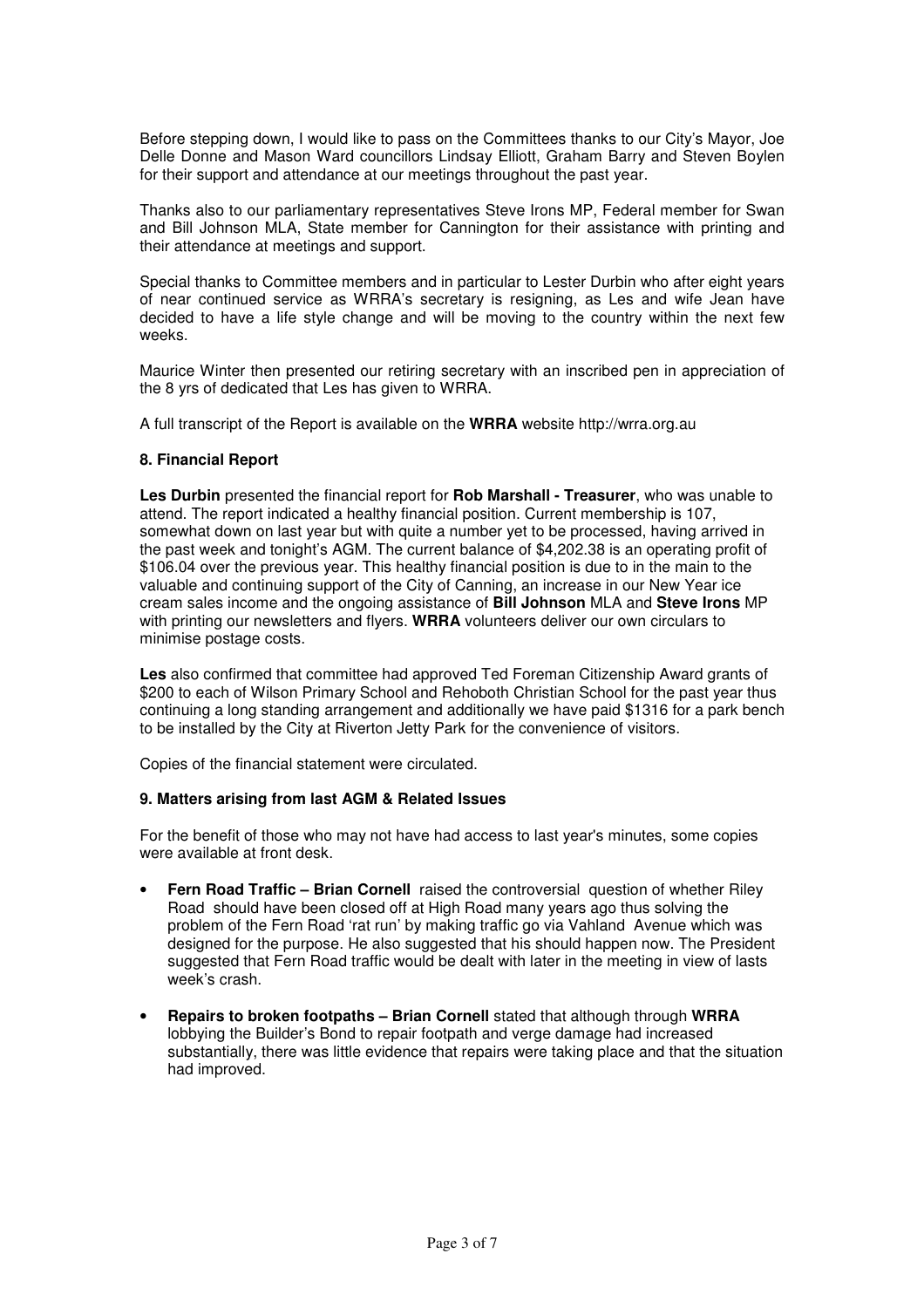#### **10. Bill Johnston's Address.**

**Bill Johnston** MLA Cannington gave a short address outlining some of topics current in the constituency and being discussed in State Parliament as they could relate to Wilson. He began by thanking **Les Durbin** as retiring secretary for his assistance over the three and a half years that he had been MLA in enabling him to build such a good working relationship with **WRRA.**

- **Fern Road** I visited the site of last week's crash with **Geoff Rees** which was disturbing not only the damage but it seems that items were stolen from the damaged garage before it could be secured. The Canning Times is to send a reporter to the site tomorrow, 12 July. **Geoff** remarked that this was the third time that this property and next door had been damaged by crashes. Bill Continued with the further comment that whilst the recent one being by far the worst, much of this problem has been aggravated by the rapid expansion of Canning Vale both industrial and residential with traffic having nowhere to go except Nicholson Road, High Road and Albany Highway near my office which regularly 'clogs up'. The solution is a major re-think of transport policy and planning and this cannot happen anytime soon.
- **Roe 8** State government pledged in 2008 to construct Roe 8 at a cost of \$375M. Current cost estimates have now blown out towards \$750M and with design work and planning to take 4 years and 3 years to construct, if a decision is made to go ahead it would not be completed for 7 years.
- **Leach Highway Trucks –** This road is now close to capacity and despite a truck length limit being 19 metres, there is no evidence that this is being adhered to and to my knowledge not a single prosecution has been brought.
- **Fremantle Port** Another infrastructure reaching capacity with a new port facility planned for Cockburn but as yet no plans for road access to this port area.
- Local Schools Both Wilson Primary and Rehoboth Christian Schools are high quality with first class staffing and I am pleased to see that they both teach Indonesian, a language I speak myself. Rehoboth is a private school but Wilson Primary has benefitted from increased spending on facilities.
- **City of Canning** On a personal note, I think that the criticism levelled at the City Council by the media and certain elements as being 'factionalized' and is far from the truth as in my experience of other councils quite the opposite is true.

**Geoff** thanked **Bill** for his address**.** 

#### **11. City Report & Questions**

**Mayor Delle Donne** thanked **WRRA** and the public for their support over the past year and reported on the following topics, referring to other **cllrs. Barry and Boylen** where necessary:

- He referred to the Minister for Local Government and comments in the media and elsewhere re. the City Council being' factionalized'. The record shows that it is not so and although healthy debate takes place in the Council Chamber as it should do, the majority of decisions are carried with a 90% majority.
- **Traffic :** As previously stated, **WRRA** came into being because of Fern Road. A great deal of thought went into the various traffic calming measures incorporated in the redesign of recent years. The City can do nothing more to control Fern Road traffic except to urge the police to make sure motorists adhere to the law. The City will however urge Main Roads to authorise crash barriers in vulnerable areas such as the house hit last week to protect both property and pedestrians and again through Main Roads have a proper pedestrian crossing installed near the café/bus stop.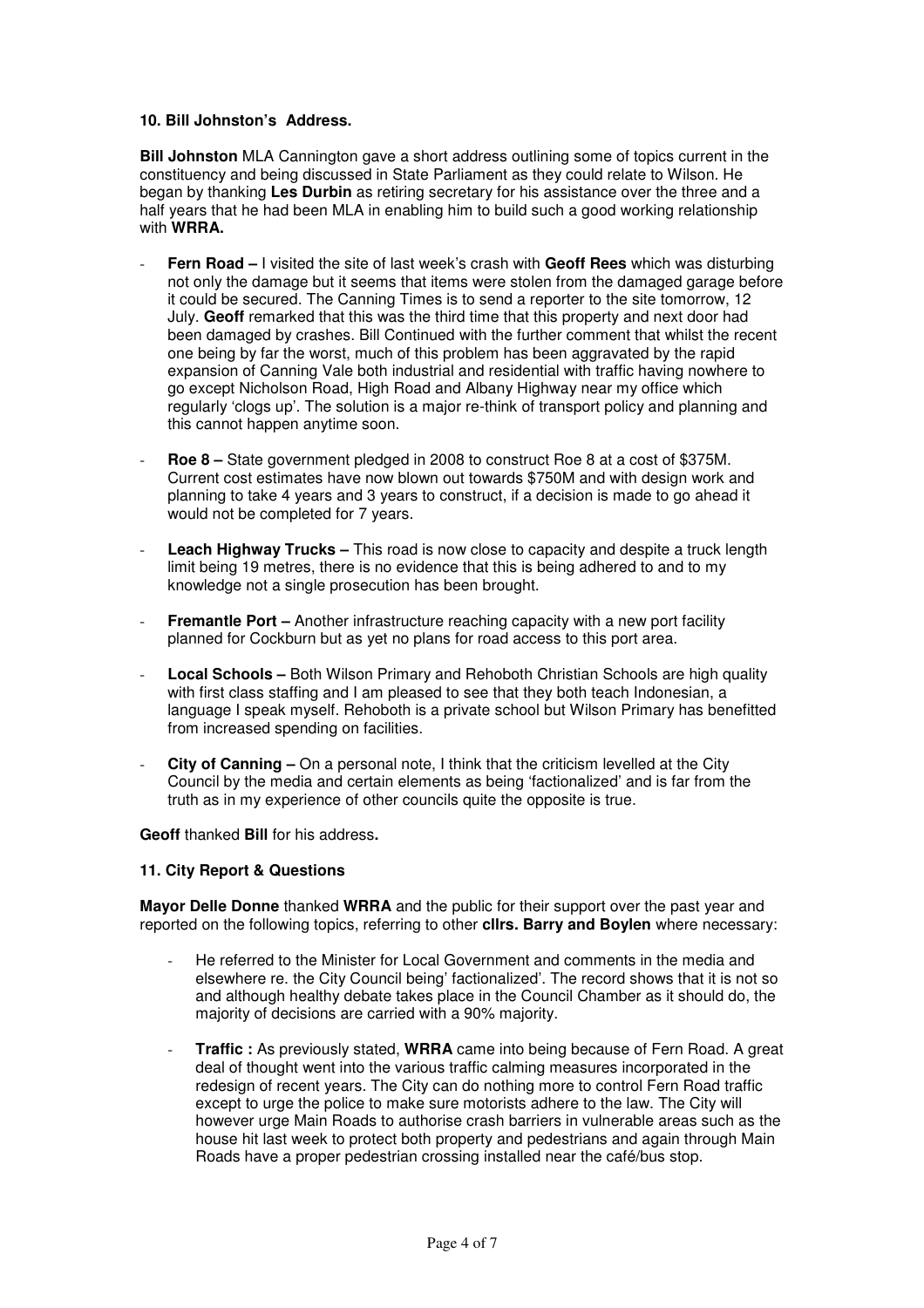- Kent Street Area: A master plan is currently being drawn up for the Kent Street/Eco Centre area.
- **U/G Power Wilson East:** Following meetings with the Minister and the **WRRA**  submission to have 257 houses east of Fleming Ave included in the Wilson East Scheme, the answer is NO. This is all documented in **WRRA** minutes. The Mayor and City will continue to lobby with the main Wilson East U/G Power scheme to start likely early 2014, for completion within 12 months.
- **Building Rubbish:** 4 new Compliance Officers have been employed by the City and checking on errant developers will be part of their brief. If instances are reported, they will be acted upon.
- **Dual Use Path:** The City will continue trying to bring all parties together including the Christian Brothers to determine a way forward, a process which is currently stalled.
- **Student Accommodation:** The City continues to be active in pursuing cases of abuses of multi-occupancy. A recent prosecution has been brought which is under challenge. The City is aware that increasingly council verges are becoming car parks leading to degradation of streetscapes. The City is investigating permit parking in order to control it.
- **Solar Panel overshadowing:** A few cases are beginning to occur where new dwellings are overshadowing solar panels on adjacent properties. The City is looking at having building applications show shadow effects on their plans.
- Pedestrian Crossing at Kiosk/Café: Referred to previously, proof of need for a crossing is to be determined and presented to Main Roads to act upon.
- **Mosquitoes:** These can never be eradicated as we are a riverside suburb and all chemicals and fogging involves some measure of toxicity. However the City will act in cases of need.
- **Aircraft Noise:** A meeting takes place every 2 months at the City which continues to monitor and take reports from the public. A new monitoring station is to be installed at Waterford shortly. **Geoff** noted that no complaint has been forwarded to **WRRA** over the past 12 months and it seems that the public now accepted that if they wish to fly then a certain amount of aircraft noise is the price we have to pay.
- On a personal note, **Mayor Delle Donne** will continue to push for improved public transport whether improved bus services, longer rush hour trains or in any other category.

Questions from the Floor:

#### **Norman Drake**:

- **U/G Power Wilson East** Could a commitment be given that the 257 homes in the east enclave be serviced by U/G power at any time?
- **Rats:** Are rats in the wetland areas a council problem as they have been seen in daylight in the CRRP? – Report sightings to the City and it will be investigated.
- **Kent Street Flooding –** Although signs have been sited after recent rains, nothing is being done by way of improving the situation. – Design is included in the next year's budget.
- **Wharf Street Drain:** Can a grating/trap be installed to stop rubbish going directly to the river after heavy rain. **Bill Johnston** said that he has had dealings with the Water Corp. over this matter and has been assured that the compensating/settling ponds cannot and do not flow directly into the river. He suggested that the rubbish comes from elsewhere. **Geoff** will write to the Water Corp. and the City over this matter.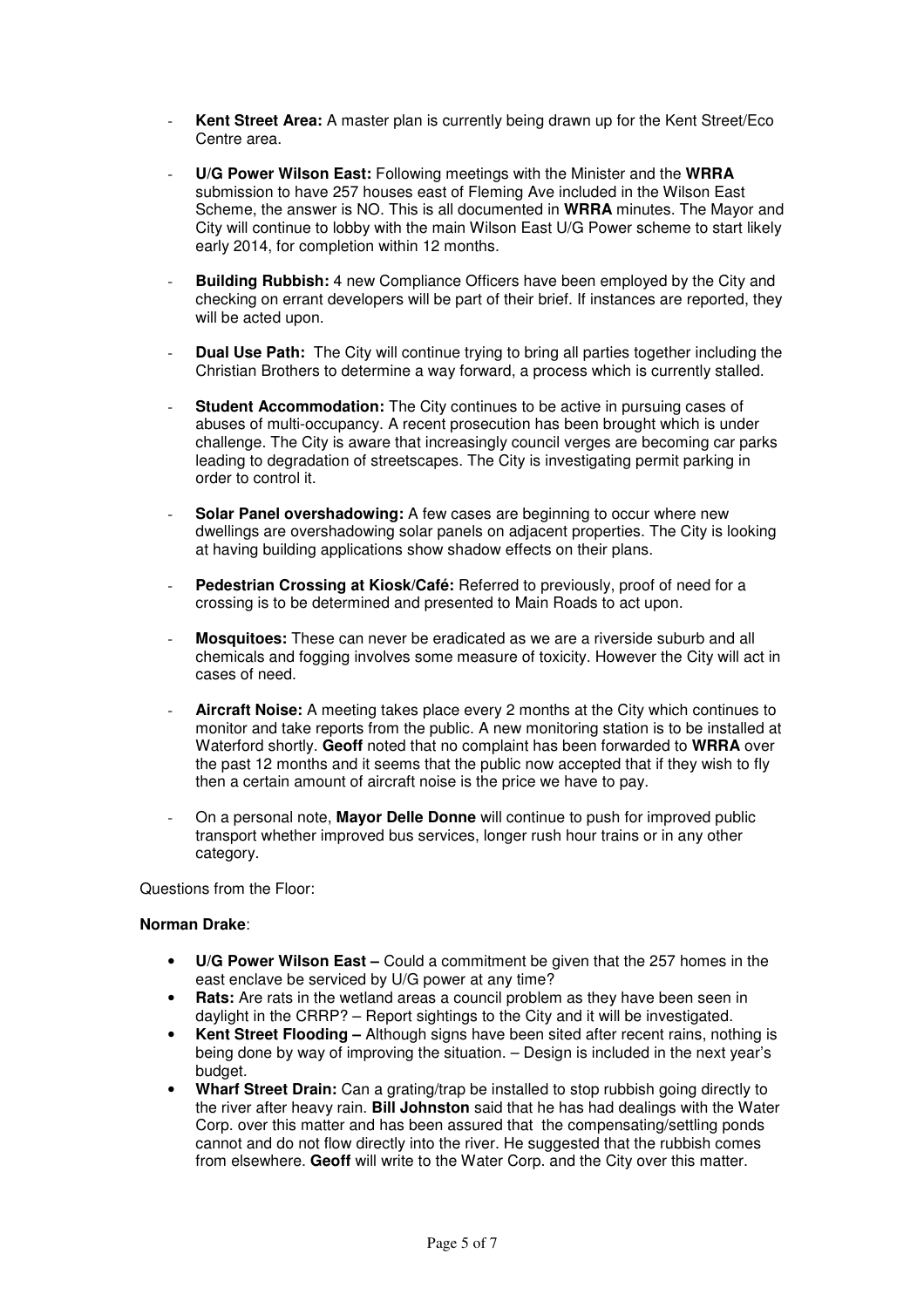# **John Ismail:**

- **Cycling:** Could the City encourage Curtin University to promote cycling to take traffic off the road. - **Mayor Delle Donne** stated that he had had several meetings with the vice-chancellor over the years about student accommodation in university grounds to solve the same traffic problem. There is a great reluctance to provide 'in house' accommodation hence the overspill into local suburbs.
- **Centenary Park Parking:** Could more be provided in the area of the water tanks?

#### **12. Election of Officials & Committee Members**.

At this stage, **Geoff Rees** vacated the chair and invited **Bill Johnson** MLA to chair for the election of officers. **Bill** thanked the current committee for their work over the past year and commented that **WRRA** is one of the best run and purposeful organisations in his constituency. He stressed the importance of community input into local affairs and asked of the floor if anyone would be prepared to nominate for either of the two officer's positions, which were vacant or serve as a committee member.

All positions declared vacant.

- a. Nominations were called for the position of President. **Les Durbin seconded by Maurice Winter nominated Geoff Rees**. There being no other nominations, **Geoff** was elected unopposed.
- b. Nominations were called for the position of Vice President. **Norman Drake** nominated from the floor seconded by **Geoff Rees.** There being no other nominations **Norman** was elected unopposed and welcomed aboard.
- c. Nominations were called for the position of Secretary. No nominations were received so the position will remain temporarily unfilled.
- d. Nominations were called for the position of Treasurer. **Rob Marshall** was nominated by **Les Durbin** seconded by **Geoff Rees**. There being no other nominations **Rob** was elected unopposed.
- e. **Max Zeller** agreed to continue as Webmaster.

**Bill** then returned the chair to incoming President **Geoff Rees** who after thanking **Bill** asked for nominations from the floor for committee members with an appeal for new faces as we have high membership numbers and need new committee members to assist with decision making and the workload.

#### **Brian Cornell, Maurice Winter, Kaye Barr, Bernard Hug and Sandra Probert** nominated and agreed to continue on committee.

**Geoff** thanked the above for coming forward which will bring us almost up to strength for the coming year. While a Secretary is sought, in the meantime duties will have to be shared.

# **13. Membership Subscription 20011/12**

Proposed by **Geoff Rees** seconded by **Les Durbin**, that in view of our healthy balance sheet, the Annual Membership Subscription of \$5/household should continue. The proposal from last year's AGM that a payment of \$10 for two years would suit some members better is working well.